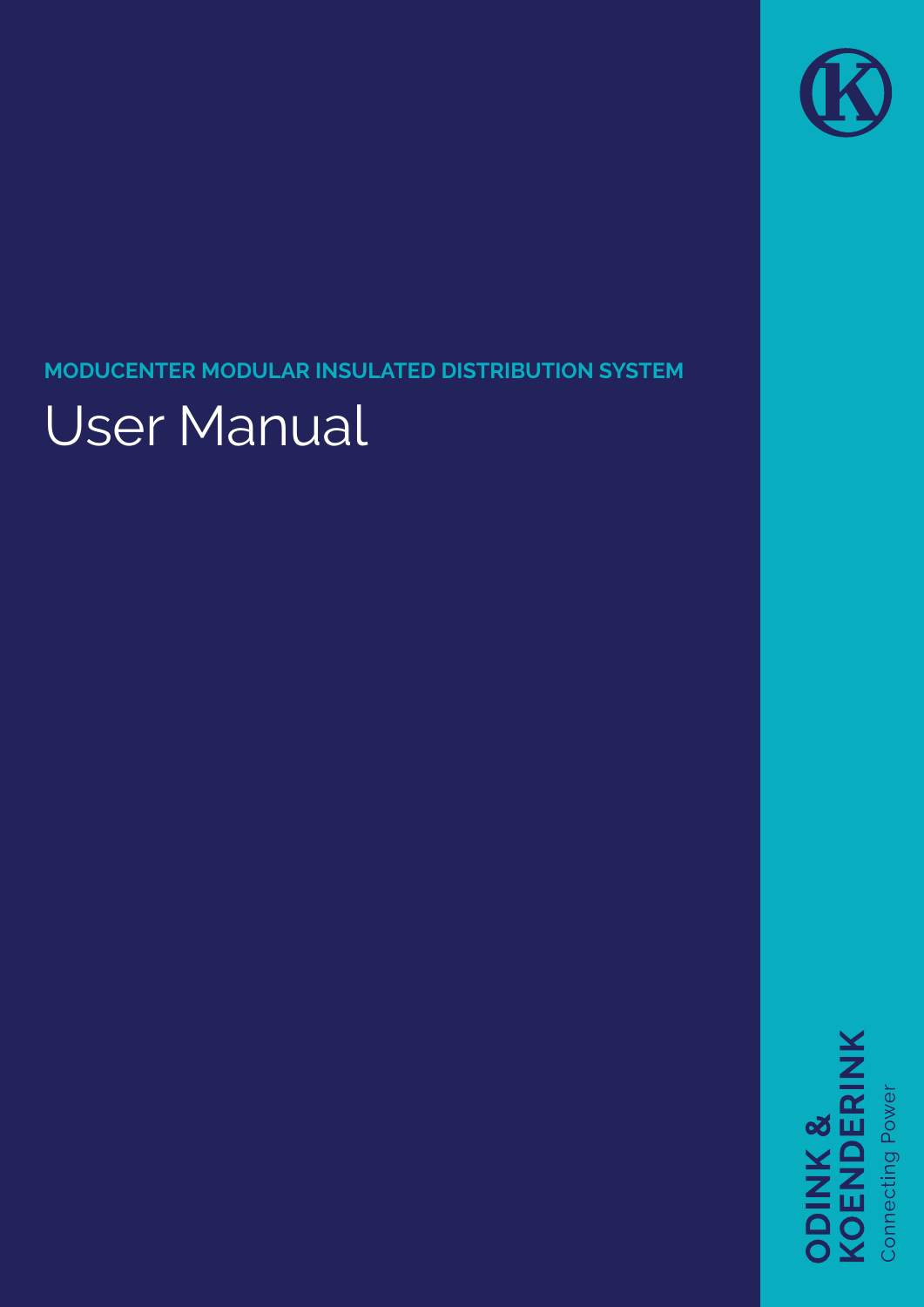## Table of Contents

| 1. Introduction                         | $\mathcal{P}$ |
|-----------------------------------------|---------------|
| 2. Shipping, Packing and Lifting        | 3             |
| 3. Installation                         | 3             |
| 4. Working with the distribution system | 5             |
| 5. Maintenance                          | 5             |
| 6. Warnings, cautions, notes            | 7             |
| 8. Contact                              | 7             |
|                                         |               |

## 1. Introduction

The Modular Insulated Distribution System - ModuCenter consists - of 5 standard dimensions (H x W from 320 x 220mm up to 640 x 440mm) in one depth 180mm with the possibility to add depth extension frames for each size with 75mm depth.

- The system can be provided as loose components or factory assembled.
- Designed for wall mounting or floor standing installation.
- Modular coupling possibilities in width and height.

#### **STANDARDS**

- EN/IEC 61439-2
- EN/IEC 60529
- EN/IEC 62262

#### **DIMENSIONS AND TECHNICAL SPECIFICATIONS**

| <b>Type Designation:</b> | ModuCenter                           |
|--------------------------|--------------------------------------|
| Type of material:        | Glass fiber reinforced Polycarbonate |
| Method of fixing:        | Wall, floor                          |
| Intended location:       | Indoor & Limited Outdoor             |
| Degree of protection     |                                      |
| IP-code:                 | Up to IP65                           |
| IK-code:                 | Up to IK07                           |
|                          |                                      |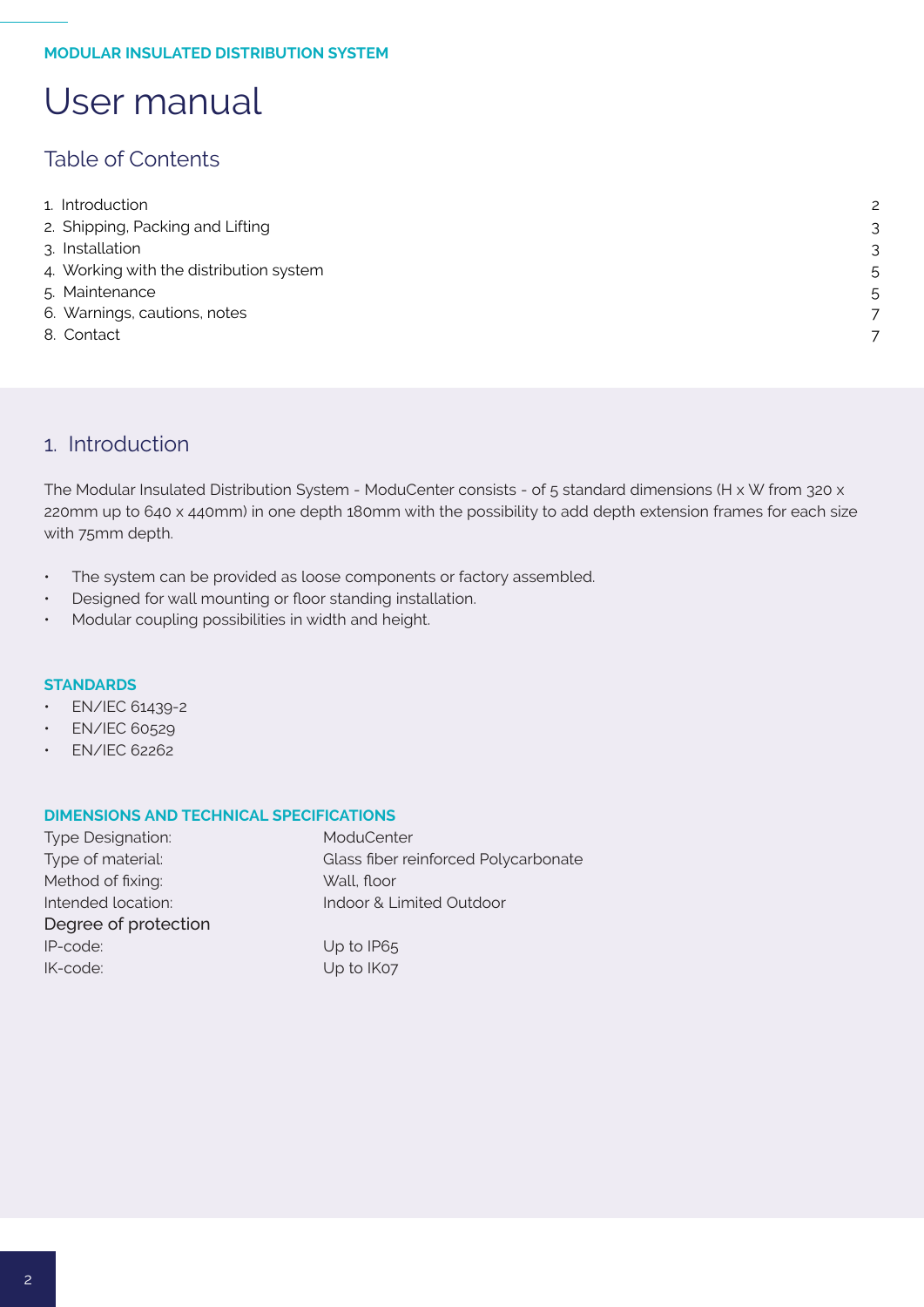

## <span id="page-2-0"></span>2. Shipping, Packing and Lifting

- 1. A knife or a pair of scissors should be used to cut the non-metallic packing of the enclosure. Be aware not to damage the enclosure itself by opening the packaging with a sharp tool.
- 2. Check the enclosure for any kind of damage as soon as it is unpacked. If found damaged, immediately contact the manufacturer at the numbers mentioned in 'contact details' section.
- 3. The company cannot be held responsible for any damage caused due to improper storing.



## CAUTION:

Improper storing can cause damage to the enclosure. Do not stack one enclosure over another while storing or during transportation.

4. Use a pallet truck for transportation of the enclosure. It is advised to unpack the enclosure only at the time of final installation.

## 3. Installation

The enclosure is a modular type distribution system, designed for wall mounting or floor standing for use indoor and outdoor (with limited exposure to UV radiation).

The enclosure is designed with covers that can be opened by authorized operating personnel only.

Procedure for installing the enclosure on a wall:

- Remove any obstruction, dirt etc. from the location.
- Make sure the floor- and wall surface is levelled
- The enclosure can be mounted on a wall by using brackets (up to 5 enclosures) or a supporting frame. The brackets can be positioned 0°, 45°, 90°, screw through the base corner holes.

#### **INSTALLATION OF THE MOUNTING BRACKETS**







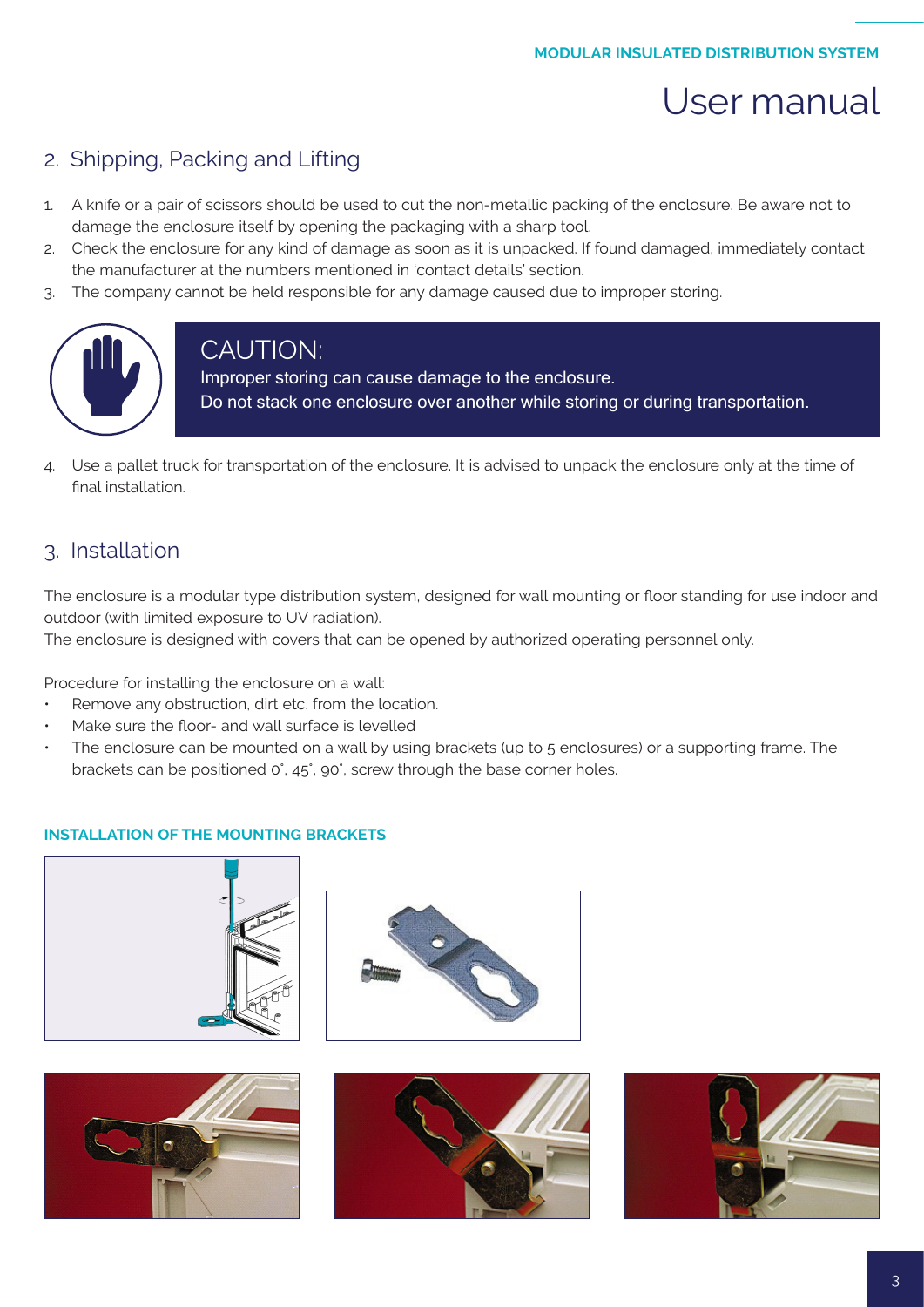#### **INSTALLATION ON THE FLOOR/WALL**



Floor/wall mounting can be performed by using the vertical Z-profiles at each partition/extension.

The Z-profiles are bolted together by means of 2 C-profiles and sliding nuts + M8 bolts for fixation. The ModuCenter boxes can be mounted directly on the front of the Z-profiles by means of M5 x 16 Torx screws . The Z-profiles can be mounted on the floor using the stand supports + .





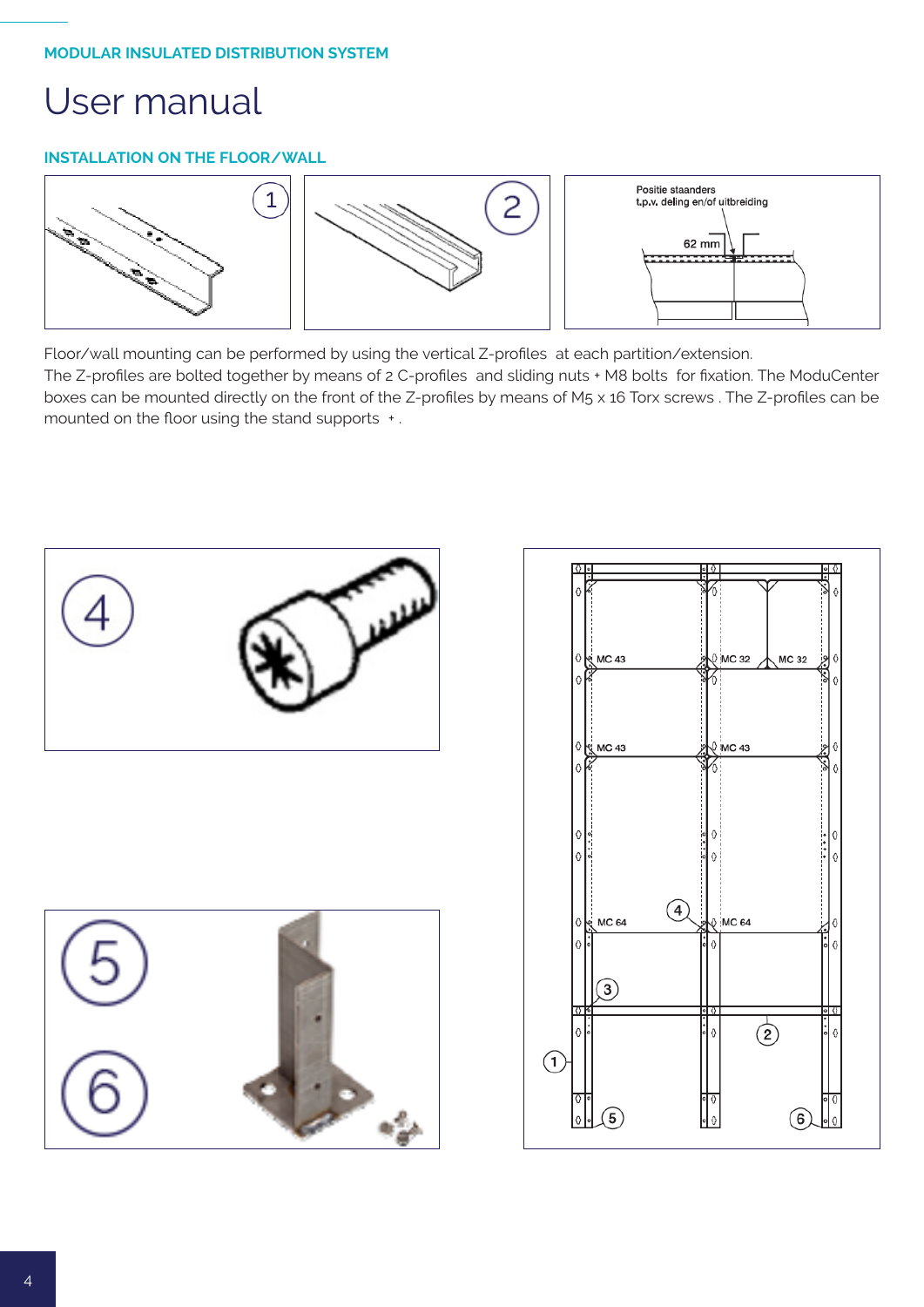### <span id="page-4-0"></span>4. Working with the distribution system

In general, all operations of switches and breakers can be performed in front of the covers. In cases where feeder switches are located behind the covers (or for replacement of fuses) the cover should be opened.

#### **OPENING THE COVERS**

- 1. Unlock the cover(s). Use an appropriate screwdriver that matches the cover screws.
- 2. Remove the cover(s).
- 3. Feeder switches can be operated / Fuses can be replaced

In cases where access to the busbar system is required, additionally the cover plates can be removed by using a slotted screw driver

The protective space is now accessible and all necessary service and administrating operations can be performed



### 5. Maintenance

#### **MAINTENANCE INTERVALS**

The maintenance intervals depend on the intensity of use of the switchgear installed in the switchboard and can be either preventive or repair work, but should always be in accordance with local regulations and standards (i.e. NEN3140).

#### **ATTENTION**

Observe all relevant operating instructions of the electrical components as well as local requirements, regulations and standards (i.e. NEN3140).

#### **INSPECTION INTERVAL**

A visual inspection as well as a control of mechanical functions (e.g. interlocks etc.) of the assembly should be done every 4 years as a minimum. An interval of <= 1 year is recommended.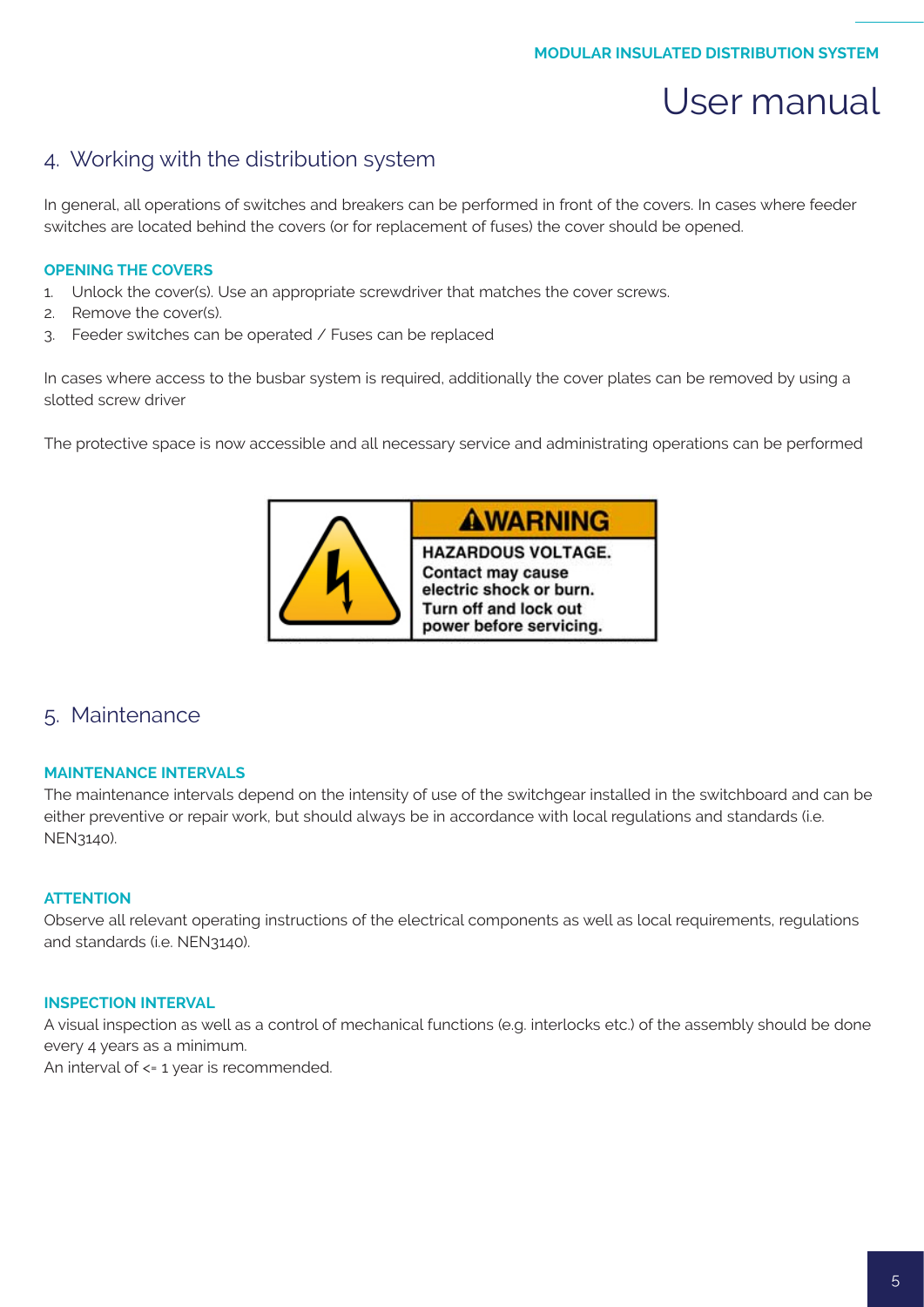The following checklist can be applied as a guideline during inspection.

| $\mathbf{1}$        | inspection of service conditions                                                                                                                                                                                  |  |
|---------------------|-------------------------------------------------------------------------------------------------------------------------------------------------------------------------------------------------------------------|--|
| $\mathsf{S}$        | (visual) inspection of the assembly                                                                                                                                                                               |  |
| 3                   | inspection of the ventilation openings clean ventilation openings/change dust filters                                                                                                                             |  |
| 4                   | inspection of measures to achieve IP rating, no ingress of condensation. Unused gland opening                                                                                                                     |  |
| 5                   | inspection of cables & glanding's                                                                                                                                                                                 |  |
| 6                   | inspection on the effects of pollution, clean with dry piece of cloth or use vacuum cleaner/do not<br>use high pressure air!                                                                                      |  |
| $\overline{7}$      | inspection for damages                                                                                                                                                                                            |  |
| 8                   | inspection on the effects of corrosion, repair failures on surface / make dry if necessary                                                                                                                        |  |
| $\mathcal{G}% _{0}$ | inspection of sub-assemblies & electrical components maintenance in accordance with relevant<br>component manuals                                                                                                 |  |
| 10                  | inspection of connectors & terminals                                                                                                                                                                              |  |
| 11                  | check correct protection of electrical components & cables, change fuses if necessary (decoloring,<br>correctly placed)                                                                                           |  |
| 12                  | check settings of electrical components (e.g. overload & short circuit protection) correct settings<br>according the documentation of the electrical component. Test Residual Current (earth leakage)<br>devices. |  |
| 13                  | inspection of plug-in contacts remove old grease, put new grease on                                                                                                                                               |  |
| 14                  | inspection of measures against electrical shock (PE conductor, PE connections) check insulation<br>resistance (earth resistance /dielectric testing).                                                             |  |
| 15                  | check torque values for electrical connections (see torque values for electrical connections), $\mu\Omega$<br>testing of busbar system                                                                            |  |

Odink & Koenderink Nederland B.V. cannot be held responsible for any undesirable situation arising due to the above mentioned reasons or improper or no maintenance, cleaning or inspection as specified in this manual.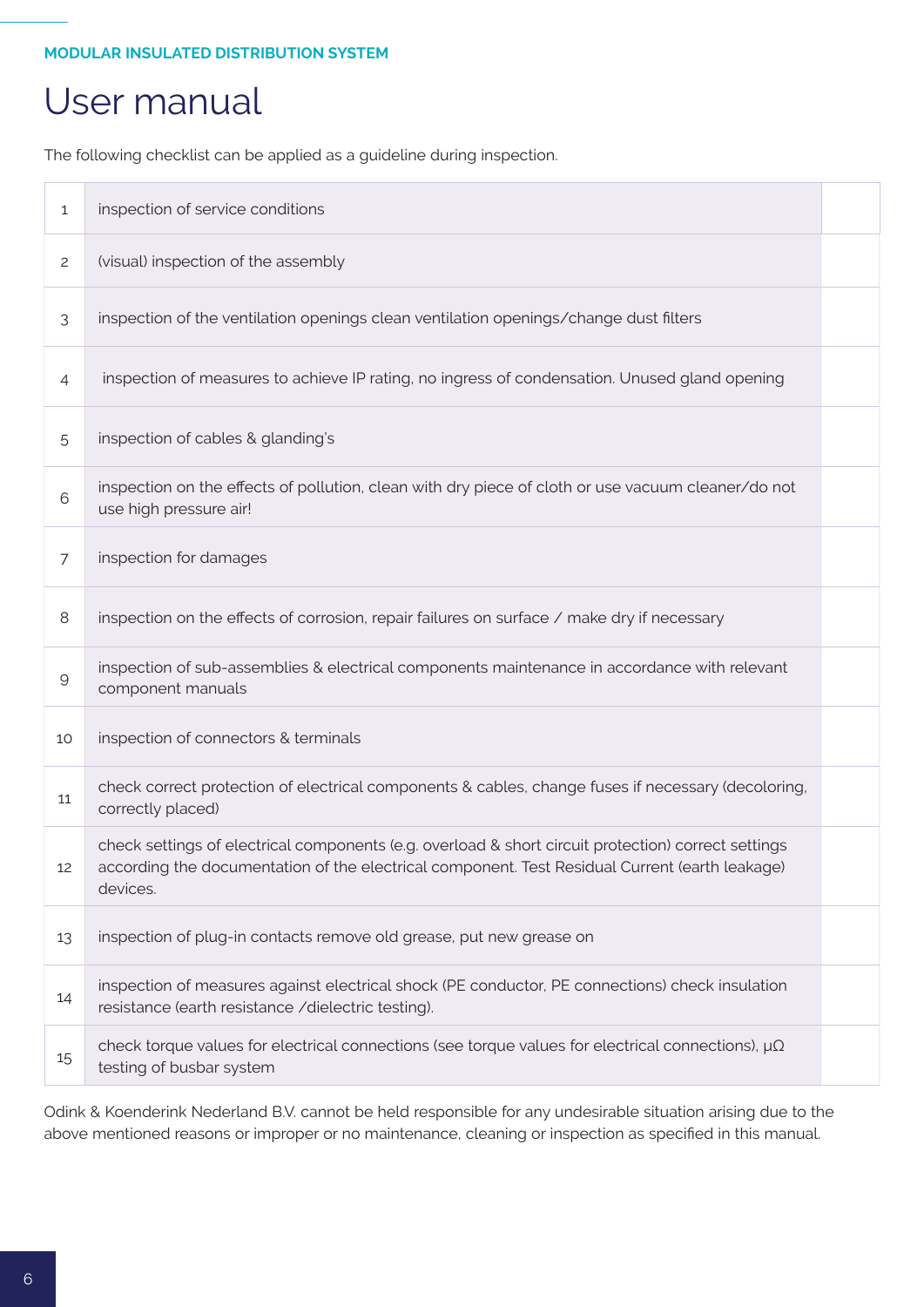### <span id="page-6-0"></span>6. Warnings, cautions, notes

#### **WARNING**



Warning notices are used to emphasize that hazardous voltage, currents, or other conditions that could cause personal injury are present in this equipment or may be associated with its use.

Warning notices are also used for situations in which inattention or lack of equipment or knowledge could cause either personal injury or damage to equipment.

#### **CAUTION**



Caution notices are used for situations in which equipment might be damaged if care is not taken.

#### **NOTE**



Notes call attention to information that is especially significant to understanding and operating the equipment.

This document is based on information available at the time of its publication. While efforts have been made to ensure accuracy, the information contained herein does not cover all details or variations in hardware and software, nor does it provide for every possible contingency in connection with installation, operation, and maintenance. Features may be described herein that are not present in all hardware and software systems. O&K assumes no obligation of notice to holders of this document with respect to changes subsequently made. O&K makes no representation or warranty, expressed, implied, or statutory, with respect to, and assumes no responsibility for the accuracy, completeness, sufficiency, or usefulness of the information contained herein. No warrantees of merchantability or fitness for purpose shall apply.

### 8. Contact

Please make sure that you have the Nominal Plate data before calling the service numbers:

#### **T** +31 53 573 03 03

**E** info@odink-koenderink.nl